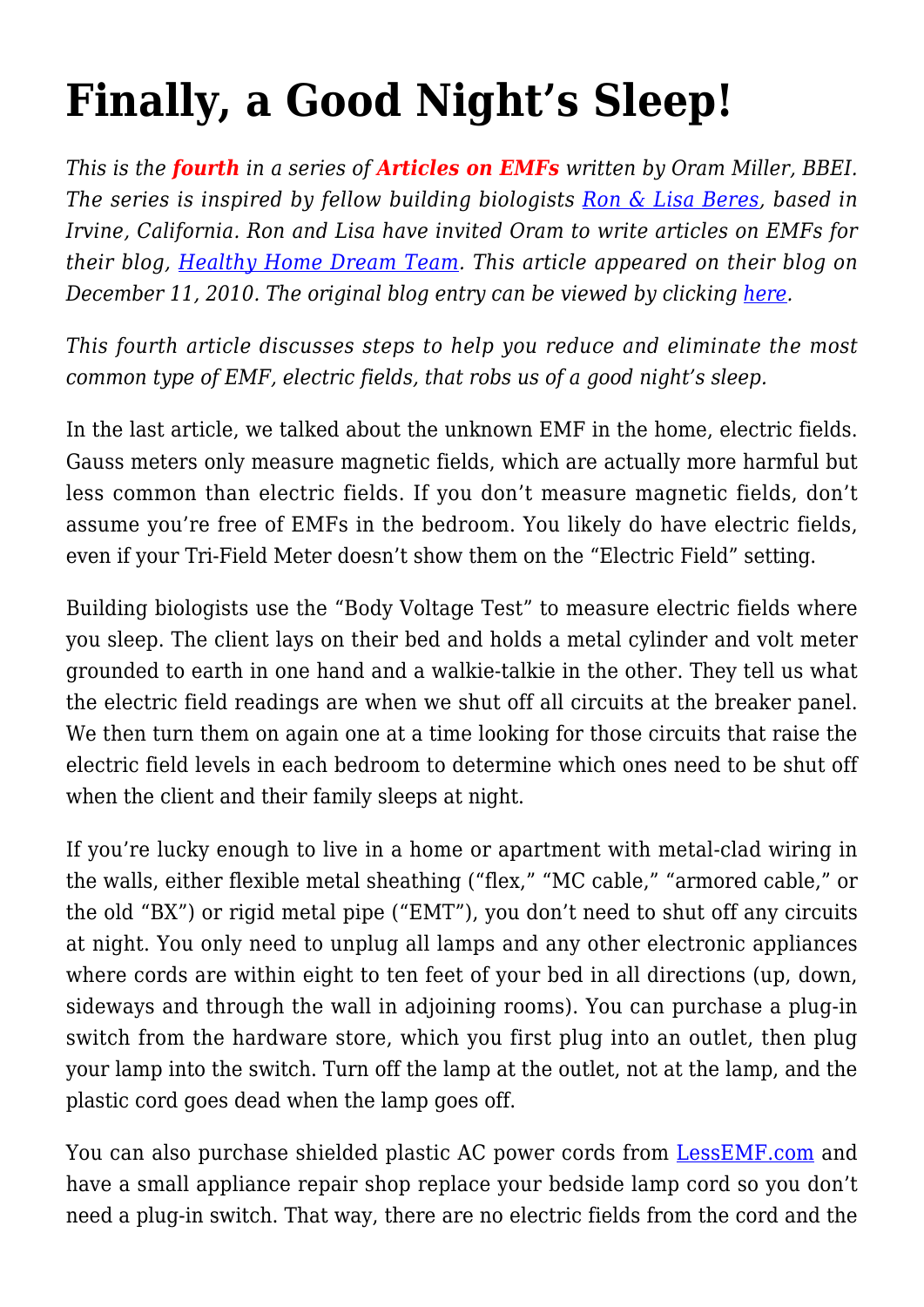metal in the lamp even with the lamp turned on. I can provide a protocol for the shop to follow. Grounded cords are only partially helpful because they still emit an electric field. A shielded cord has a special aluminum sheath under the plastic insulation that completely keep electric fields from being emitted into the room from the "hot" wire inside. They cannot be purchased at a hardware store and are only available from LessEMF or other online sources.

These solutions only work if you have metal circuits in your walls. Most homes in America, however, are wired with plastic circuits, called Romex or NM (for "nonmetallic") wiring. In that case, you need to shut circuits off at night at the breaker panel that pass in and through all rooms where people sleep. Be sure to keep circuits on that power smoke detectors and other appliances that need to run overnight (refrigerators, furnace, hot water heater fan, etc.). Sometimes new dedicated metal-clad circuits need to be run for these appliances. You can use battery operated clocks and flashlights by the bed.

To avoid traipsing out to the garage or basement every night and morning to turn circuits off and on, an electrician can install one or more Demand Switches next to the breaker panel that automatically shut off circuits when you turn your lamp off. Talk to a building biologist about this option.

Remember, it is plastic circuits and lamp cords that pass through an eight to ten foot bubble around your sleeping body that elevate electric field levels, not the lamp itself, and it doesn't matter whether the lamp is on or not.

If this sounds complicated, it can be, and we honestly recommend that you contact a building biologist in your area to conduct this test and map out a strategy rather than trying it yourself. Go to [www.buildingbiology.net](http://www.buildingbiology.net/) and click on "Find an Expert" to locate one in your state. Oram can also walk you through this process long distance by telephone. If you live in Southern California, contact Oram to schedule an evaluation at 310.720.7686.

Reducing electric field levels can give you the deep sleep you deserve. You will sleep like you're camping while in the comfort of your own bed. This is one of the most important steps you can take to more fully improve your health.

*Oram Miller, BBEI, is a Certified Building Biology Environmental Inspector. He provides EMF (electromagnetic field) evaluations for homes and offices locally in Southern California and nationwide over the telephone. You can contact Oram at*